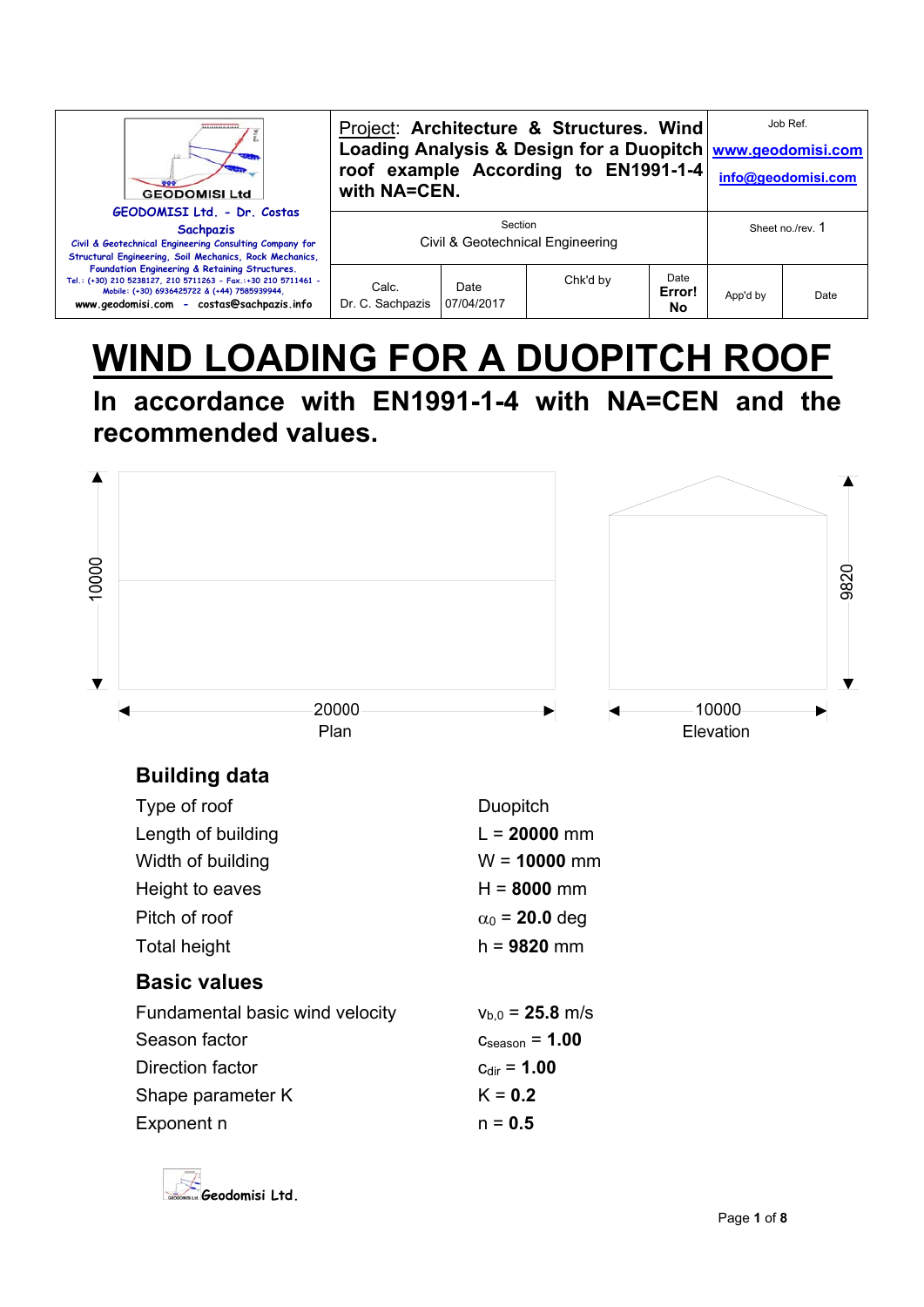| <b>GEODOMISI Ltd</b><br>GEODOMISI Ltd. - Dr. Costas                                                                                                                                                          | with NA=CEN.                                |                    | Project: Architecture & Structures. Wind<br>roof example According to EN1991-1-4 |                      | Job Ref.<br>Loading Analysis & Design for a Duopitch www.geodomisi.com<br>info@geodomisi.com |      |
|--------------------------------------------------------------------------------------------------------------------------------------------------------------------------------------------------------------|---------------------------------------------|--------------------|----------------------------------------------------------------------------------|----------------------|----------------------------------------------------------------------------------------------|------|
| <b>Sachpazis</b><br>Civil & Geotechnical Engineering Consulting Company for<br>Structural Engineering, Soil Mechanics, Rock Mechanics,                                                                       | Section<br>Civil & Geotechnical Engineering |                    |                                                                                  |                      | Sheet no /rev 1                                                                              |      |
| Foundation Engineering & Retaining Structures.<br>Tel.: (+30) 210 5238127, 210 5711263 - Fax.:+30 210 5711461 -<br>Mobile: (+30) 6936425722 & (+44) 7585939944,<br>www.geodomisi.com - costas@sachpazis.info | Calc.<br>Dr. C. Sachpazis                   | Date<br>07/04/2017 | Chk'd by                                                                         | Date<br>Error!<br>No | App'd by                                                                                     | Date |
| Probability factor                                                                                                                                                                                           |                                             |                    | $c_{\text{prob}} = [(1 - K \times ln(-ln(1-p)))/(1 - K \times ln(-1))]$          |                      |                                                                                              |      |

 $ln(0.98))$ ]<sup>n</sup> = **1.00** 

Basic wind velocity (Exp. 4.1)  $v_b = c_{dir} \times c_{season} \times v_{b,0} \times c_{prob} = 25.8$  m/s

Reference mean velocity pressure

 $q_b = 0.5 \times \rho \times v_b^2 = 0.415 \text{ kN/m}^2$ 

## **Orography**

| Type of feature                                      | Hills and ridges                      |
|------------------------------------------------------|---------------------------------------|
| Actual length of upwind slope in wind direction      | $L_u = 50000$ mm                      |
| Actual length downwind slope in wind direction       | $L_d = 50000$ mm                      |
| Effective height of feature                          | $Z = 20000$ mm                        |
| Upwind slope in upwind direction                     | $\varphi$ = Z / L <sub>u</sub> = 0.40 |
| Effective length of upwind slope (Table A.2)         | $L_e = Z / 0.3 = 66667$ mm            |
| Horiz distance of the site from the top of the crest | $x = -5000$ mm                        |
| Terrain category                                     | Ш                                     |
| Displacement height (sheltering effect excluded)     | $h_{dis} = 0$ mm                      |

**The velocity pressure for the windward face of the building with a 0 degree wind is to be considered as 1 part as the height h is less than b (cl.7.2.2)** 

| The velocity pressure for the windward face of the building with a 90 degree<br>wind is to be considered as 1 part as the height h is less than b (cl.7.2.2) |                              |                                 |
|--------------------------------------------------------------------------------------------------------------------------------------------------------------|------------------------------|---------------------------------|
| Peak velocity pressure - windward wall - Wind 0 deg and roof                                                                                                 |                              |                                 |
| Reference height (at which q is sought)                                                                                                                      |                              | $z = 8000$ mm                   |
| Displacement height (sheltering effects excluded)                                                                                                            |                              | $h_{dis} = 0$ mm                |
| Orographic location factor (Figure A.3)                                                                                                                      |                              | $s = 0.63$                      |
| Orography factor                                                                                                                                             |                              | $c_0 = 1 + 0.6 \times s = 1.38$ |
| Roughness length (Table 4.1)                                                                                                                                 |                              | $z_0 = 50$ mm                   |
| Roughness length (Category II)                                                                                                                               |                              | $Z_{0,II} = 50$ mm              |
| Minimum height (Table 4.1)                                                                                                                                   |                              | $Z_{min} = 2000$ mm             |
| Maximum height                                                                                                                                               | $z_{\text{max}} = 200000$ mm |                                 |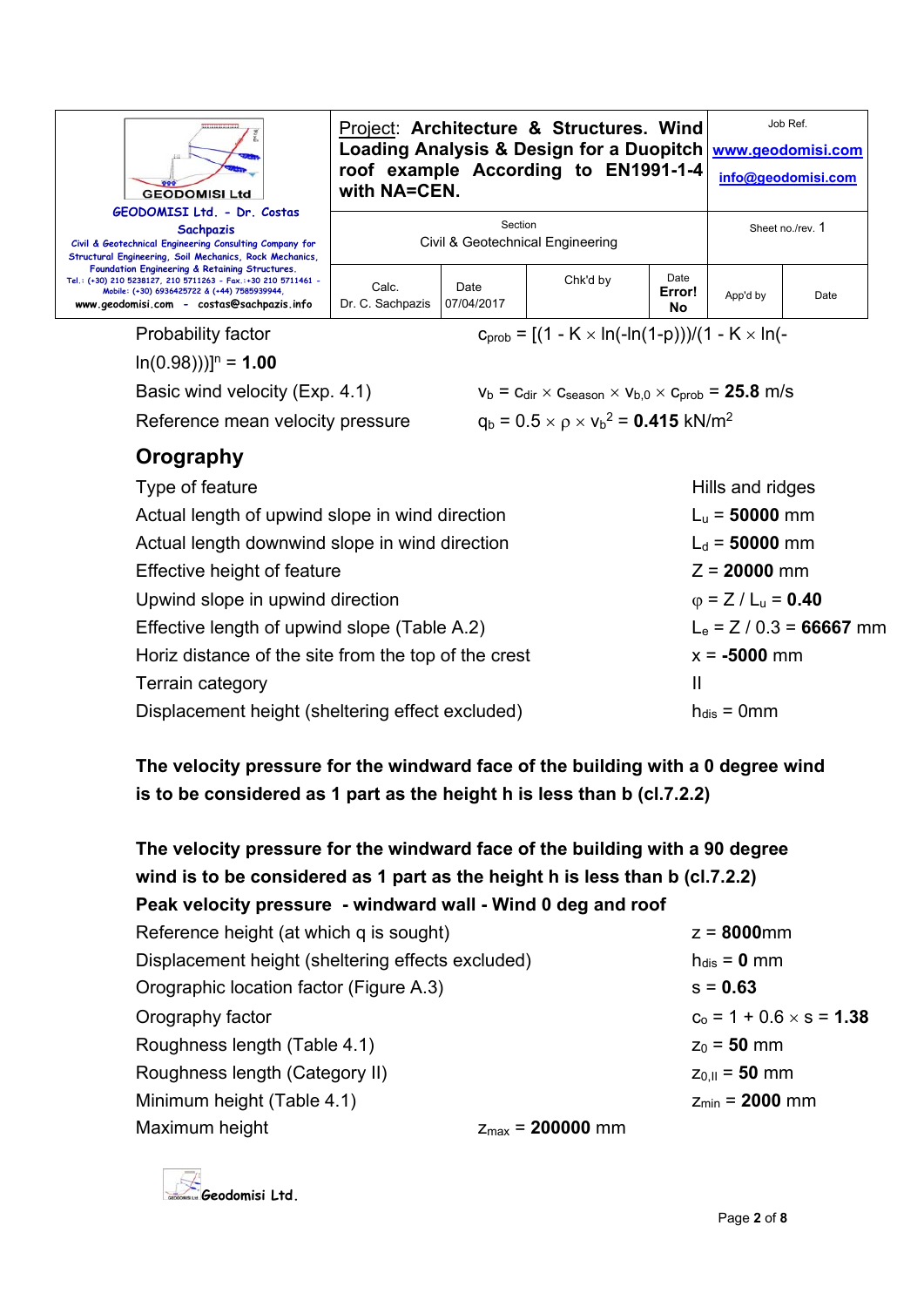| <b>GEODOMISI Ltd</b>                                                                                                                                                                                         | with NA=CEN.              |                    | Project: Architecture & Structures. Wind<br><b>Loading Analysis &amp; Design for a Duopitch</b><br>roof example According to EN1991-1-4 |                      |                  | Job Ref.<br>www.geodomisi.com<br>info@geodomisi.com |  |  |
|--------------------------------------------------------------------------------------------------------------------------------------------------------------------------------------------------------------|---------------------------|--------------------|-----------------------------------------------------------------------------------------------------------------------------------------|----------------------|------------------|-----------------------------------------------------|--|--|
| GEODOMISI Ltd. - Dr. Costas<br>Sachpazis<br>Civil & Geotechnical Engineering Consulting Company for<br>Structural Engineering, Soil Mechanics, Rock Mechanics,                                               |                           | Section            | Civil & Geotechnical Engineering                                                                                                        |                      | Sheet no./rev. 1 |                                                     |  |  |
| Foundation Engineering & Retaining Structures.<br>Tel.: (+30) 210 5238127, 210 5711263 - Fax.:+30 210 5711461 -<br>Mobile: (+30) 6936425722 & (+44) 7585939944,<br>www.geodomisi.com - costas@sachpazis.info | Calc.<br>Dr. C. Sachpazis | Date<br>07/04/2017 | Chk'd by                                                                                                                                | Date<br>Error!<br>No | App'd by         | Date                                                |  |  |
| <b>Terrain factor</b>                                                                                                                                                                                        |                           |                    | $k_r = 0.19 \times (z_0 / z_{0,II})^{0.07} = 0.19$                                                                                      |                      |                  |                                                     |  |  |
| Roughness factor                                                                                                                                                                                             |                           |                    | $c_r = k_r \times ln(z / z_0) = 0.96$                                                                                                   |                      |                  |                                                     |  |  |
| Mean wind                                                                                                                                                                                                    |                           |                    | $v_m = c_r \times c_o \times v_b = 34.2$ m/s                                                                                            |                      |                  |                                                     |  |  |
| Turbulence factor                                                                                                                                                                                            |                           | $k_1 = 1.0$        |                                                                                                                                         |                      |                  |                                                     |  |  |
| Turbulence intensity                                                                                                                                                                                         |                           |                    | $I_v = k_1 / (c_o \times ln(z / z_0)) = 0.143$                                                                                          |                      |                  |                                                     |  |  |
| Peak velocity pressure                                                                                                                                                                                       |                           |                    | $q_p = (1 + 7 \times I_v) \times 0.5 \times p \times V_m^2 = 1.46$ kN/m <sup>2</sup>                                                    |                      |                  |                                                     |  |  |
| <b>Structural factor</b>                                                                                                                                                                                     |                           |                    |                                                                                                                                         |                      |                  |                                                     |  |  |
| Concrete                                                                                                                                                                                                     |                           |                    |                                                                                                                                         |                      |                  |                                                     |  |  |
| Structural factor (Annex D)                                                                                                                                                                                  |                           |                    | $c_{\rm sCd} = 0.890$                                                                                                                   |                      |                  |                                                     |  |  |
|                                                                                                                                                                                                              |                           |                    | Peak velocity pressure - windward wall - Wind 90 deg and roof                                                                           |                      |                  |                                                     |  |  |
| Reference height (at which q is sought)                                                                                                                                                                      |                           |                    | $z = 9820$ mm                                                                                                                           |                      |                  |                                                     |  |  |
| Displacement height (sheltering effects excluded)                                                                                                                                                            |                           |                    |                                                                                                                                         |                      | $h_{dis} = 0$ mm |                                                     |  |  |
| Orographic location factor (Figure A.3)                                                                                                                                                                      |                           |                    | $s = 0.60$                                                                                                                              |                      |                  |                                                     |  |  |
| Orography factor                                                                                                                                                                                             |                           |                    | $c_0 = 1 + 0.6 \times s = 1.36$                                                                                                         |                      |                  |                                                     |  |  |
| <b>Terrain factor</b>                                                                                                                                                                                        |                           |                    | $k_r = 0.19 \times (z_0 / z_{0,II})^{0.07} = 0.19$                                                                                      |                      |                  |                                                     |  |  |
| Roughness factor                                                                                                                                                                                             |                           |                    | $c_r = k_r \times ln(z / z_0) = 1.00$                                                                                                   |                      |                  |                                                     |  |  |
| Mean wind                                                                                                                                                                                                    |                           |                    | $v_m = c_r \times c_o \times v_b = 35.1$ m/s                                                                                            |                      |                  |                                                     |  |  |
| <b>Turbulence factor</b>                                                                                                                                                                                     |                           | $k_1 = 1.0$        |                                                                                                                                         |                      |                  |                                                     |  |  |
| Turbulence intensity                                                                                                                                                                                         |                           |                    | $I_v = k_1 / (c_0 \times ln(z / z_0)) = 0.139$                                                                                          |                      |                  |                                                     |  |  |
| Peak velocity pressure                                                                                                                                                                                       |                           |                    | $q_p = (1 + 7 \times I_v) \times 0.5 \times \rho \times v_m^2 = 1.52 \text{ kN/m}^2$                                                    |                      |                  |                                                     |  |  |
| Peak velocity pressure for internal pressure                                                                                                                                                                 |                           |                    |                                                                                                                                         |                      |                  |                                                     |  |  |
| Peak velocity pressure – internal (as roof press.)                                                                                                                                                           |                           |                    | $q_{\rm p,i} = 1.52 \text{ kN/m}^2$                                                                                                     |                      |                  |                                                     |  |  |
| <b>Pressures and forces</b>                                                                                                                                                                                  |                           |                    |                                                                                                                                         |                      |                  |                                                     |  |  |
| Net pressure                                                                                                                                                                                                 |                           |                    | $p = c_{sCd} \times q_p \times c_{pe} - q_{p,i} \times c_{pi}$                                                                          |                      |                  |                                                     |  |  |
| Net force                                                                                                                                                                                                    |                           |                    | $F_w = p_w \times A_{ref}$                                                                                                              |                      |                  |                                                     |  |  |

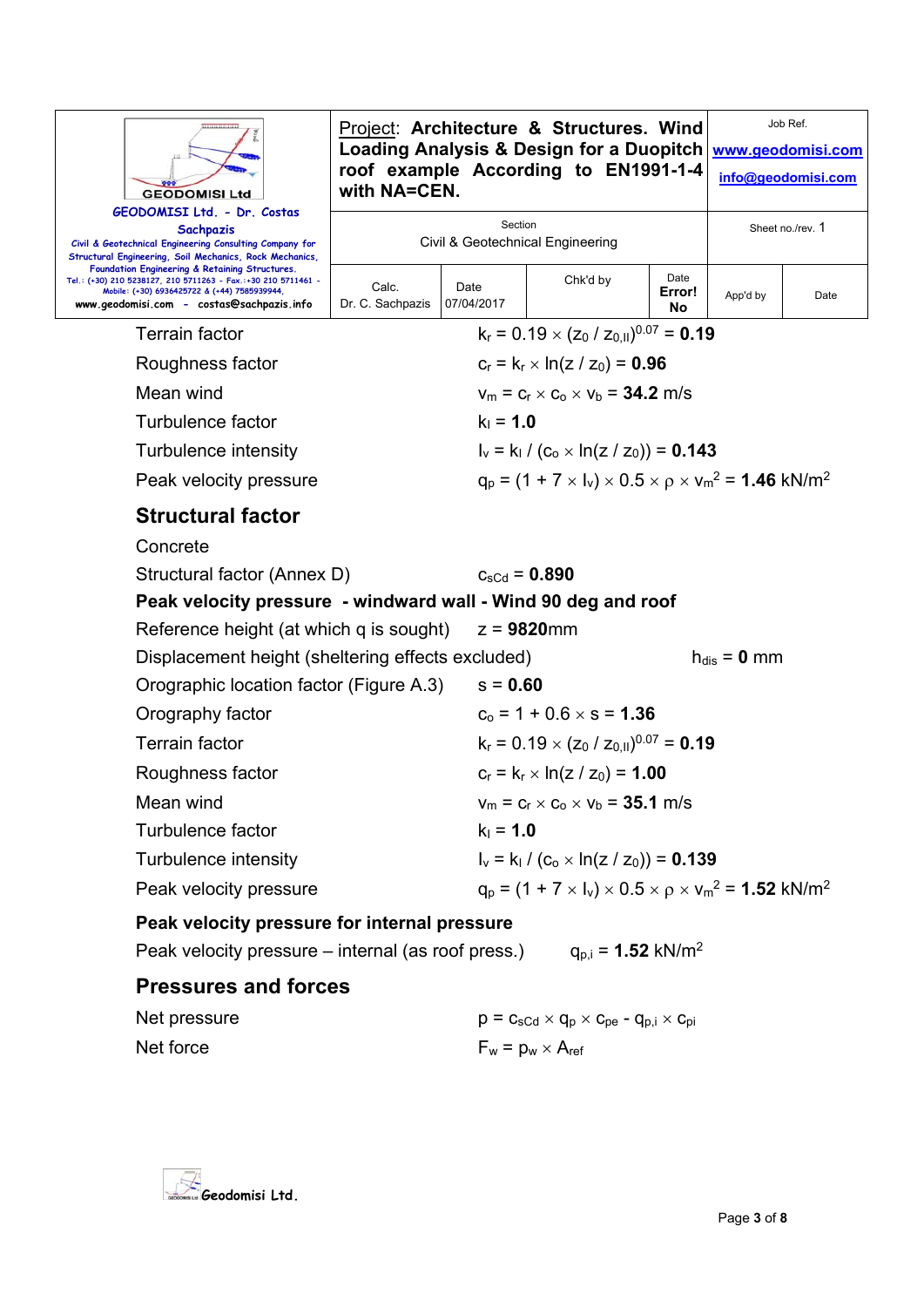| ****************<br><b>GEODOMISI Ltd</b>                                                                                                                                                                     | with NA=CEN.              |                    | Project: Architecture & Structures. Wind<br>roof example According to EN1991-1-4 |                      | Job Ref.<br>Loading Analysis & Design for a Duopitch   www.geodomisi.com<br>info@geodomisi.com |                  |
|--------------------------------------------------------------------------------------------------------------------------------------------------------------------------------------------------------------|---------------------------|--------------------|----------------------------------------------------------------------------------|----------------------|------------------------------------------------------------------------------------------------|------------------|
| GEODOMISI Ltd. - Dr. Costas<br><b>Sachpazis</b><br>Civil & Geotechnical Engineering Consulting Company for<br>Structural Engineering, Soil Mechanics, Rock Mechanics,                                        |                           | Section            | Civil & Geotechnical Engineering                                                 |                      |                                                                                                | Sheet no./rev. 1 |
| Foundation Engineering & Retaining Structures.<br>Tel.: (+30) 210 5238127, 210 5711263 - Fax.:+30 210 5711461 -<br>Mobile: (+30) 6936425722 & (+44) 7585939944,<br>www.geodomisi.com - costas@sachpazis.info | Calc.<br>Dr. C. Sachpazis | Date<br>07/04/2017 | Chk'd by                                                                         | Date<br>Error!<br>No | App'd by                                                                                       | Date             |

#### **Roof load case 1 - Wind 0, cpi -0.30, - cpe**

| Zone     | coeff<br>$C_{\rm pe}$ | pressure<br>$q_p$ (kN/m <sup>2</sup> ) | Ext pressul Peak veloc Net pressul<br>element,<br>$p_e$ (kN/m <sup>2</sup> ) | <b>Net pressul</b><br>structure<br>$p_s$ (kN/m <sup>2</sup> ) | Area<br>$A_{ref}(m^2)$ | Net force<br>element<br>$F_{w,e}$ (kN) | <b>Net force</b><br>structure<br>$F_{w,s}$ (kN) |
|----------|-----------------------|----------------------------------------|------------------------------------------------------------------------------|---------------------------------------------------------------|------------------------|----------------------------------------|-------------------------------------------------|
| $F(-ve)$ | $-0.77$               | 1.52                                   | $-0.71$                                                                      | $-0.54$                                                       | 20.52                  | $-14.58$                               | $-11.02$                                        |
| $G(-ve)$ | $-0.70$               | 1.52                                   | $-0.61$                                                                      | $-0.45$                                                       | 21.28                  | $-12.96$                               | $-9.59$                                         |
| $H(-ve)$ | $-0.27$               | 1.52                                   | 0.05                                                                         | 0.11                                                          | 64.62                  | 3.28                                   | 7.18                                            |
| l (-ve)  | $-0.40$               | 1.52                                   | $-0.15$                                                                      | $-0.06$                                                       | 64.62                  | $-9.84$                                | $-3.99$                                         |
| $J(-ve)$ | $-0.83$               | 1.52                                   | $-0.81$                                                                      | $-0.62$                                                       | 41.80                  | $-33.94$                               | $-26.06$                                        |

 $F_{W,V}$  = **-40.86** kN

 $r_{w,h} = 5.68$  kN

| Zone | coeff<br>$C_{\rm De}$ | pressure<br>$q_p$ (kN/m <sup>2</sup> ) | element,<br>$p_e$ (kN/m <sup>2</sup> ) | Ext pressul Peak veloc Net pressul Net pressul<br>structure<br>$p_s$ (kN/m <sup>2</sup> ) | Area<br>$A_{ref}(m^2)$ | <b>Net force</b><br>element<br>$F_{w,e}$ (kN) | <b>Net force</b><br>structure<br>$F_{w,s}$ (kN) |
|------|-----------------------|----------------------------------------|----------------------------------------|-------------------------------------------------------------------------------------------|------------------------|-----------------------------------------------|-------------------------------------------------|
| A    | $-1.20$               | 1.52                                   | $-1.37$                                | $-1.08$                                                                                   | 34.23                  | $-46.91$                                      | $-37.09$                                        |
| B    | $-0.80$               | 1.52                                   | $-0.76$                                | $-0.57$                                                                                   | 54.87                  | $-41.77$                                      | $-31.28$                                        |
| D    | 0.80                  | 1.46                                   | 1.62                                   | 1.44                                                                                      | 160.00                 | 259.77                                        | 230.47                                          |
| Ε    | $-0.50$               | 1.46                                   | $-0.27$                                | $-0.15$                                                                                   | 160.00                 | -42.82                                        | $-24.64$                                        |

### Walls load case 1 - Wind 0, Cpi -0.30, - Cpe

## **Overall loading**

Equiv leeward net force for overall section  $F_1 = F_{w,wEs} = -24.6$  kN Net windward force for overall section  $F_w = F_{w, wDs} = 230.5$  kN Lack of correlation  $(cl.7.2.2(3) - Note)$   $f_{corr} = 0.85$  as h/W is 0.982 Overall loading overall section  $F_{w,D} = f_{corr} \times (F_w - F_l) + F_{w,h} = 222.5 kN$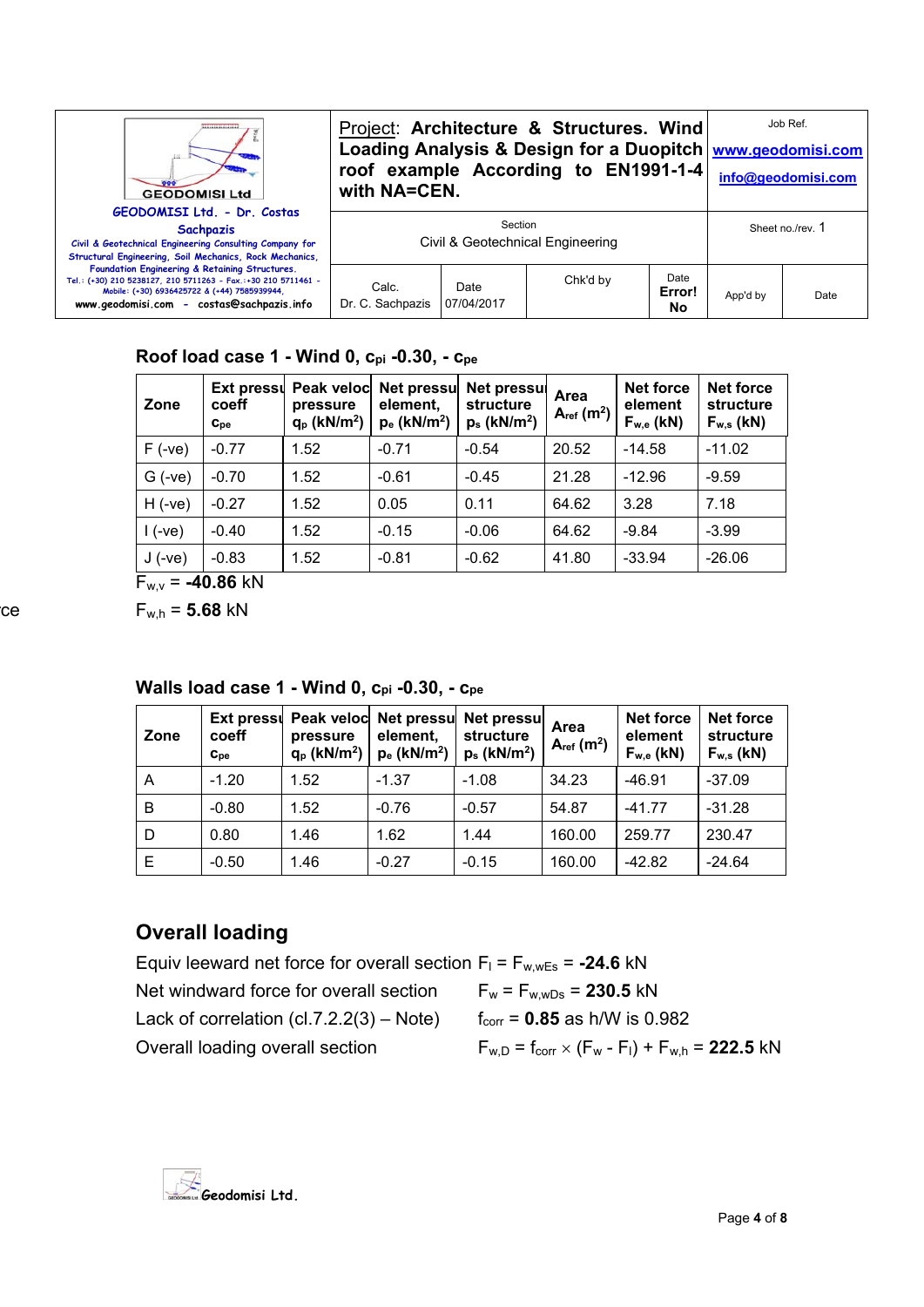| *************<br><b>GEODOMISI Ltd</b>                                                                                                                                                                        | with NA=CEN.              |                    | Project: Architecture & Structures. Wind<br>roof example According to EN1991-1-4 |                      | Job Ref.<br>Loading Analysis & Design for a Duopitch   www.geodomisi.com<br>info@geodomisi.com |                  |
|--------------------------------------------------------------------------------------------------------------------------------------------------------------------------------------------------------------|---------------------------|--------------------|----------------------------------------------------------------------------------|----------------------|------------------------------------------------------------------------------------------------|------------------|
| GEODOMISI Ltd. - Dr. Costas<br><b>Sachpazis</b><br>Civil & Geotechnical Engineering Consulting Company for<br>Structural Engineering, Soil Mechanics, Rock Mechanics,                                        |                           | Section            | Civil & Geotechnical Engineering                                                 |                      |                                                                                                | Sheet no./rev. 1 |
| Foundation Engineering & Retaining Structures.<br>Tel.: (+30) 210 5238127, 210 5711263 - Fax.:+30 210 5711461 -<br>Mobile: (+30) 6936425722 & (+44) 7585939944,<br>www.geodomisi.com - costas@sachpazis.info | Calc.<br>Dr. C. Sachpazis | Date<br>07/04/2017 | Chk'd by                                                                         | Date<br>Error!<br>No | App'd by                                                                                       | Date             |

#### **Roof load case 2 - Wind 90, cpi -0.30, - cpe**

| Zone     | coeff<br>$C_{\rm De}$ | pressure<br>$q_p$ (kN/m <sup>2</sup> ) | element,<br>$p_e$ (kN/m <sup>2</sup> ) | Ext pressul Peak veloc Net pressul Net pressul<br>structure<br>$p_s$ (kN/m <sup>2</sup> ) | Area<br>$A_{ref}$ (m <sup>2</sup> ) | <b>Net force</b><br>element<br>$F_{w,e}$ (kN) | <b>Net force</b><br>structure<br>$F_{w,s}$ (kN) |
|----------|-----------------------|----------------------------------------|----------------------------------------|-------------------------------------------------------------------------------------------|-------------------------------------|-----------------------------------------------|-------------------------------------------------|
| $F(-ve)$ | $-1.23$               | 1.52                                   | $-1.42$                                | $-1.23$                                                                                   | 5.32                                | $-7.56$                                       | $-6.55$                                         |
| $G(-ve)$ | $-1.33$               | 1.52                                   | $-1.57$                                | $-1.37$                                                                                   | 5.32                                | $-8.37$                                       | $-7.28$                                         |
| $H(-ve)$ | $-0.67$               | 1.52                                   | $-0.56$                                | $-0.46$                                                                                   | 42.57                               | $-23.76$                                      | $-19.40$                                        |
| $1(-ve)$ | $-0.50$               | 1.52                                   | $-0.30$                                | $-0.23$                                                                                   | 159.63                              | $-48.61$                                      | $-36.33$                                        |

 $F_{w,v}$  = **-65.37** kN

 $r_{w,h} = 0.00 \text{ kN}$ 

Walls load case 2 - Wind 90, Cpi -0.30, - Cpe

| Zone | Ext pressu<br>coeff<br>$C_{\rm De}$ | pressure<br>$q_p$ (kN/m <sup>2</sup> ) | Peak veloc Net pressu<br>element,<br>$p_e$ (kN/m <sup>2</sup> ) | <b>Net pressul</b><br>structure<br>$p_s$ (kN/m <sup>2</sup> ) | Area<br>$A_{ref}(m^2)$ | <b>Net force</b><br>element<br>$F_{w,e}$ (kN) | <b>Net force</b><br>structure<br>$F_{w,s}$ (kN) |
|------|-------------------------------------|----------------------------------------|-----------------------------------------------------------------|---------------------------------------------------------------|------------------------|-----------------------------------------------|-------------------------------------------------|
| A    | $-1.20$                             | 1.46                                   | $-1.30$                                                         | $-1.12$                                                       | 16.00                  | $-20.78$                                      | $-17.94$                                        |
| B    | $-0.80$                             | 1.46                                   | $-0.71$                                                         | $-0.60$                                                       | 64.00                  | $-45.67$                                      | $-38.10$                                        |
| C    | $-0.50$                             | 1.46                                   | $-0.27$                                                         | $-0.20$                                                       | 80.00                  | $-21.97$                                      | $-16.06$                                        |
| D    | 0.73                                | 1.52                                   | 1.57                                                            | 1.46                                                          | 89.10                  | 140.01                                        | 129.98                                          |
| Е    | $-0.36$                             | 1.52                                   | $-0.10$                                                         | $-0.04$                                                       | 89.10                  | $-8.72$                                       | $-3.73$                                         |

## **Overall loading**

Equiv leeward net force for overall section  $F_1 = F_{w, wEs} = -3.7$  kN Net windward force for overall section  $F_w = F_{w,wDs} = 130.0$  kN Lack of correlation (cl.7.2.2(3) – Note)  $f_{corr} = 0.85$  as  $h/L$  is 0.491 Overall loading overall section  $F_{w,D} = f_{corr} \times (F_w - F_l) + F_{w,h} = 113.7$  kN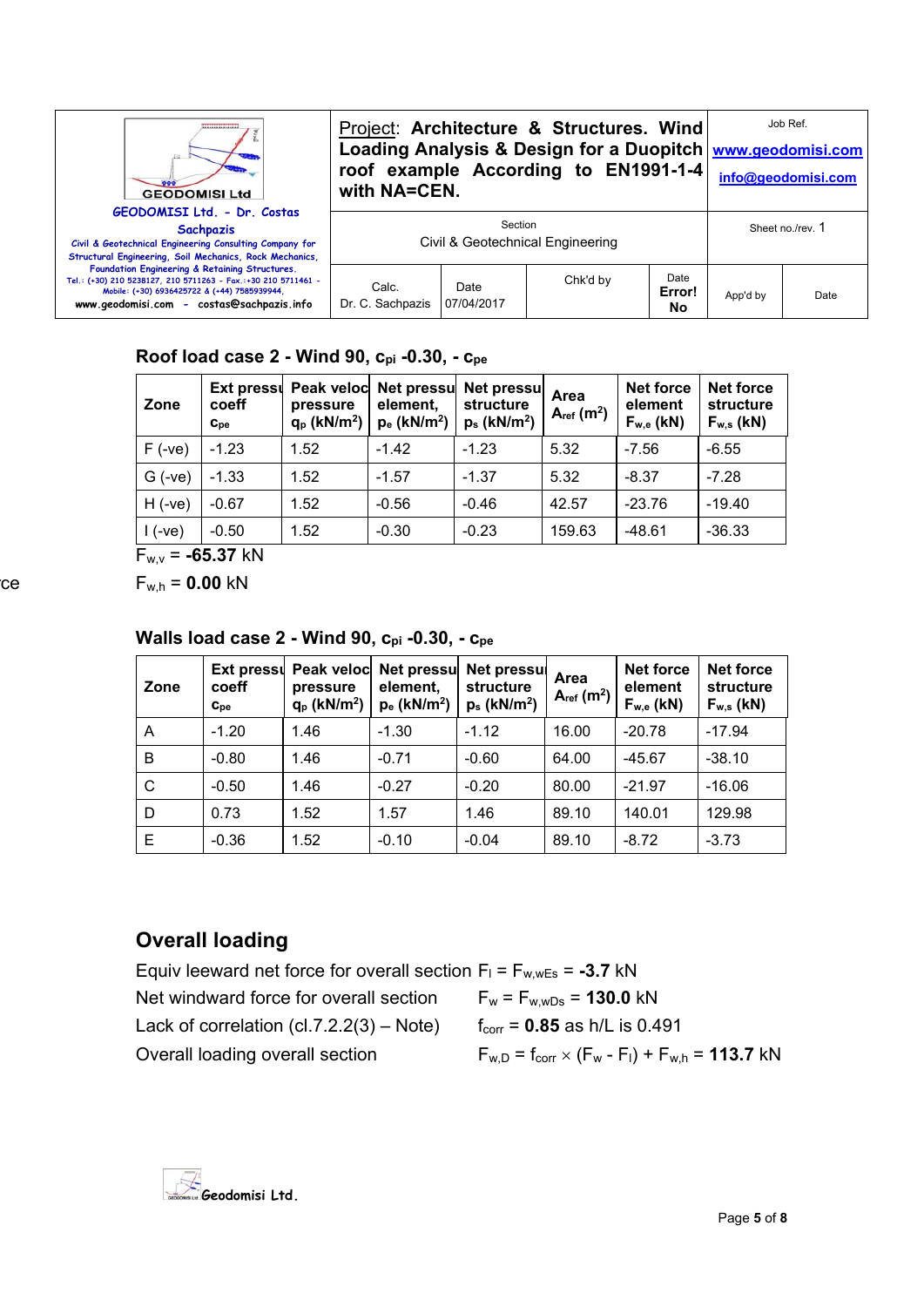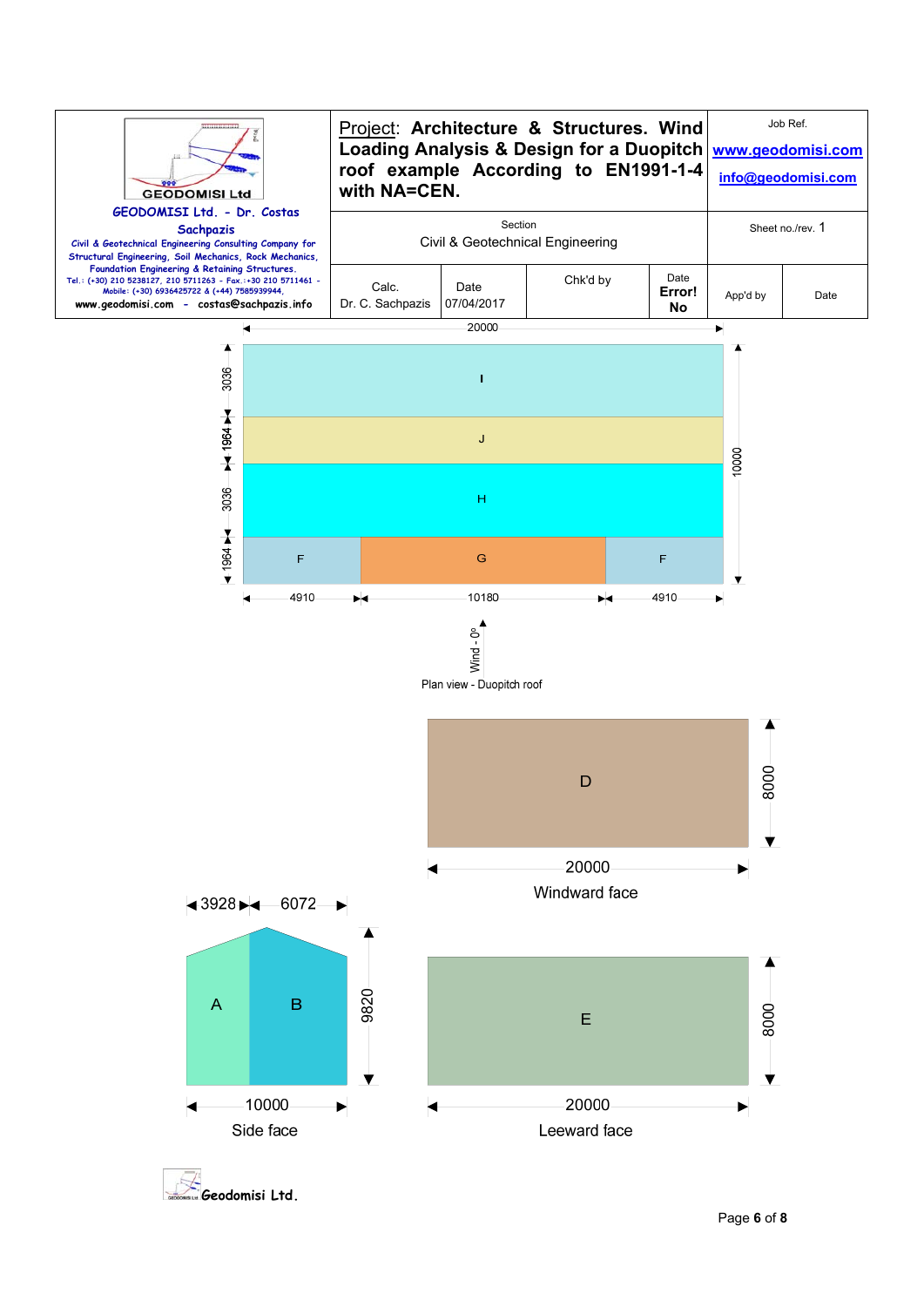![](_page_6_Figure_0.jpeg)